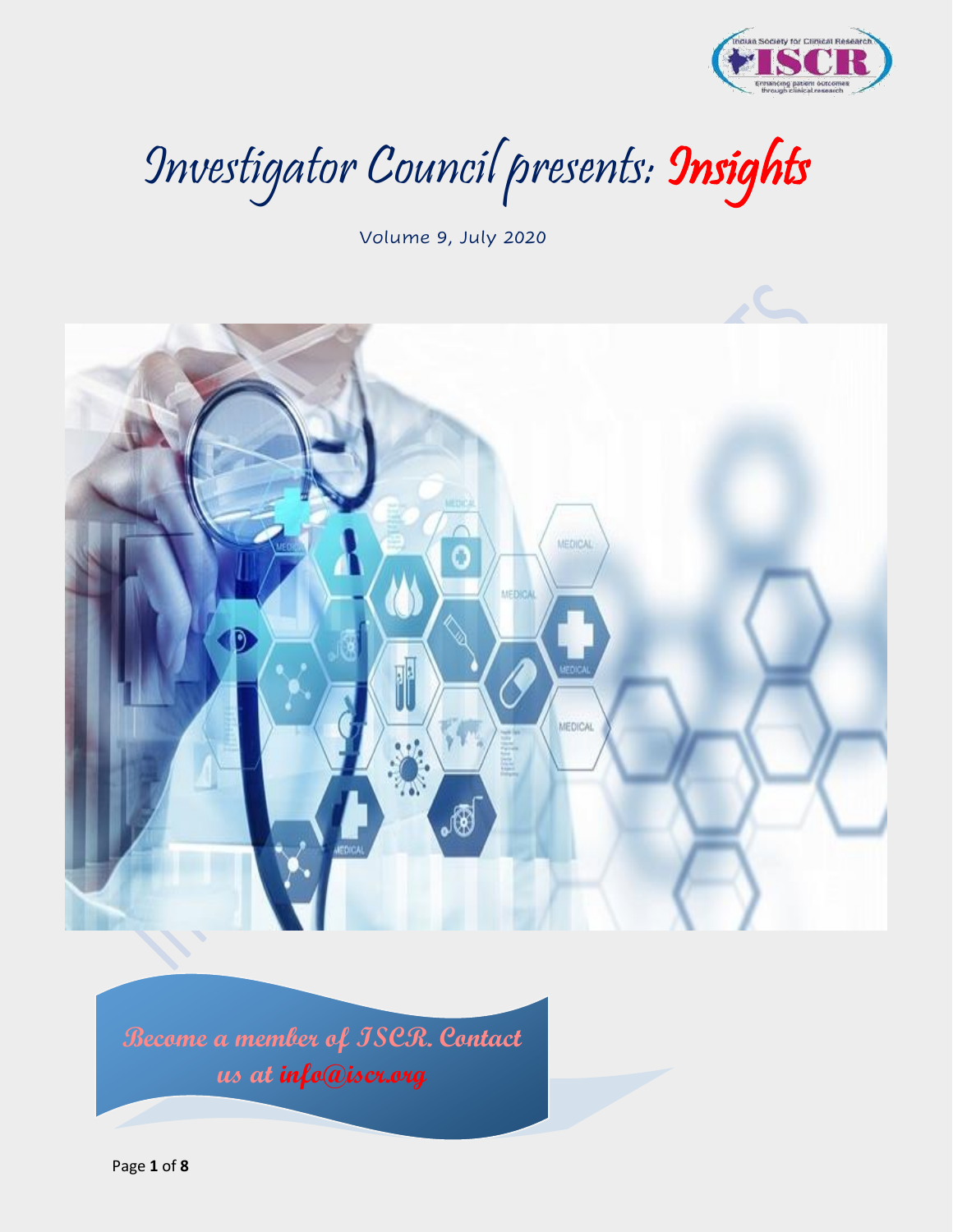

## THIS EDITION CONTAINS

- ➢ Trial management in the Time of COVID-19
- ➢ Recommended Best practices while resuming patient and trial management
- ➢ Investigator site SOP templates
- ➢ Investigator's Column: Patient Participation in Clinical Research and Trials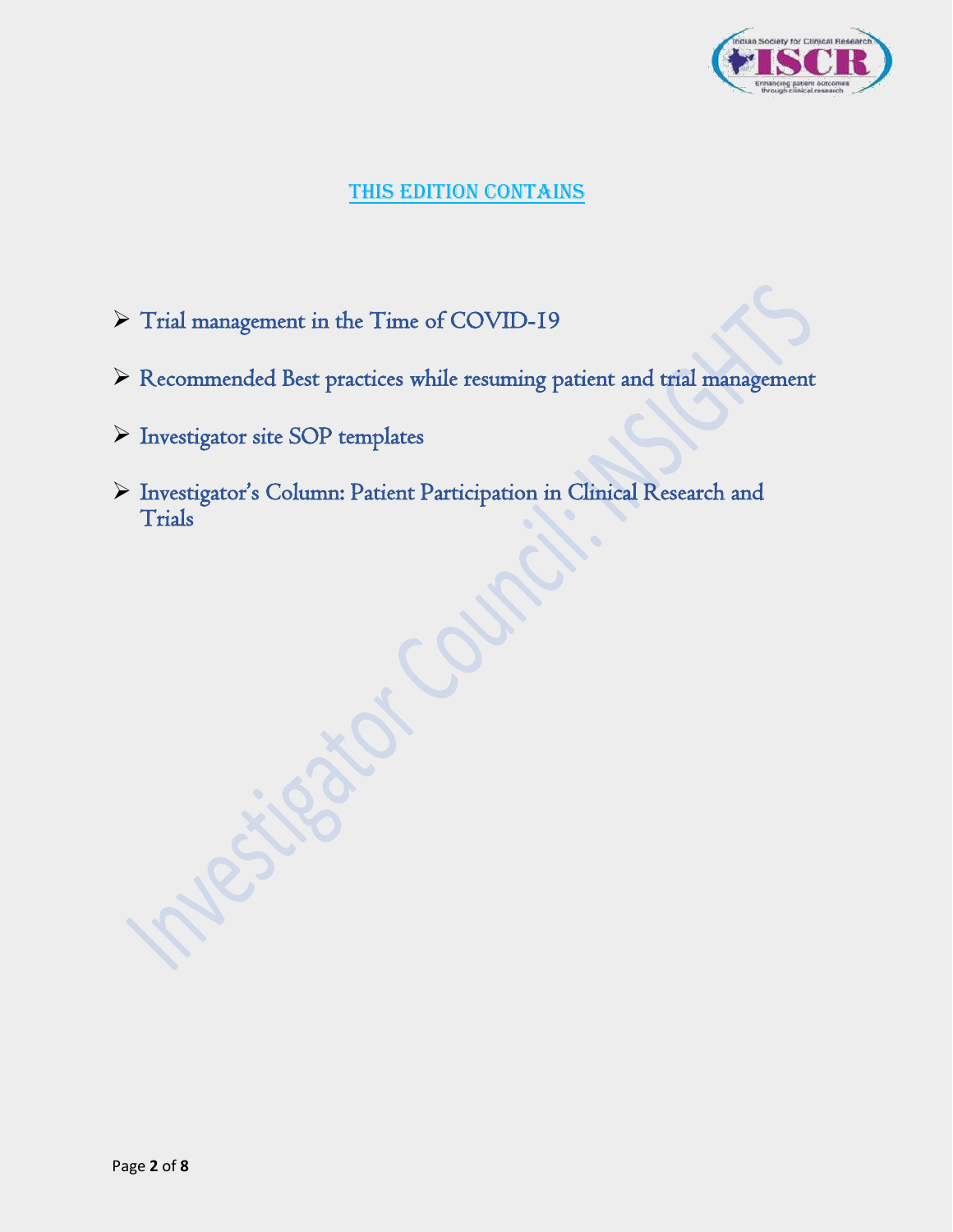

## Trial MANAGEMENT in the time of COVID-19

ISCR is continually focused on sharing relevant communications to help ensure everyone's health and wellbeing, and in keeping sites updated on recent guidance and practices in the conduct of clinical trials around the COVID-19 pandemic.

The situation around COVID-19 continues to evolve along with the approaches to effectively address the rapidly changing environment. We would like to share current developments and processes that are being implemented to address key challenges, in the efforts to minimize the impact of pandemic on various clinical trial programs that are being conducted across the country. Few approaches being adopted are as below:



- Implementation of telemedicine practices and remote capture of patent data (e.g. Patient Reported Outcomes (ePRO), patient apps, Home Health Care including home nurses).
- Adopting a risk-based monitoring approach including digital monitoring technologies as in person activities are restricted.
- Additional Trial Documentation considerations during the COVID-19 Pandemic (e.g. COVID-19 risk assessment forms).
- Adapting trial execution to evolving local EC & Regulatory guidance (IP Distribution, protocol deviation management).
- Vendor engagement to include COVID-19 challenges and mitigation strategies (e.g Direct to Patient IP supply (DTP).
- Informed Consent Adaptions to the COVID-19 pandemic as per local regulations.
- Additional criteria for patient recruitment during the COVID-19 pandemic e.g. including SARS-CO-2 test as selection criteria to avoid enrolment of infected subjects in the study.
- Recommendation to the patients to keep hygiene measures recommended by WHO, social distancing and use of personal protection equipment (masks and gloves), also monitoring closely signs and symptoms (Temperature, O2 saturation etc.) depending on the stage of the pandemic.
- Implementing eConsenting which is a system that allows for the electronic consenting and signature from the subject.
- Clinician Outcomes Assessments (eCOA) Assessments done on mobile devices, COA can be administered and captured by a third party (e.g.-rater for scales assessments, patients for daily activities).

These efforts are to mitigate risks and to minimize patient and site burden while maximizing commitment to research during these unprecedented times.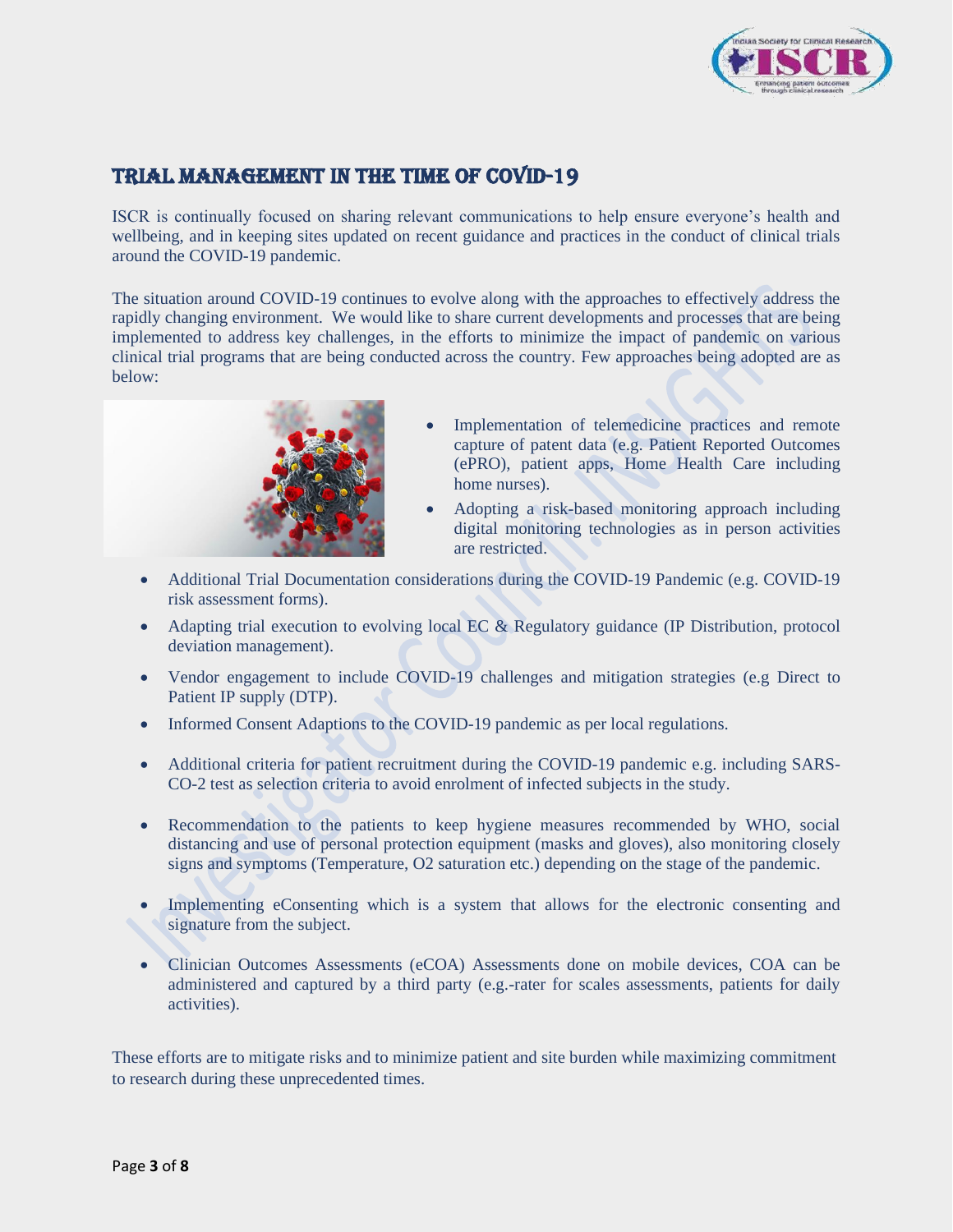

# Recommended Best practices while resuming patient and trial management

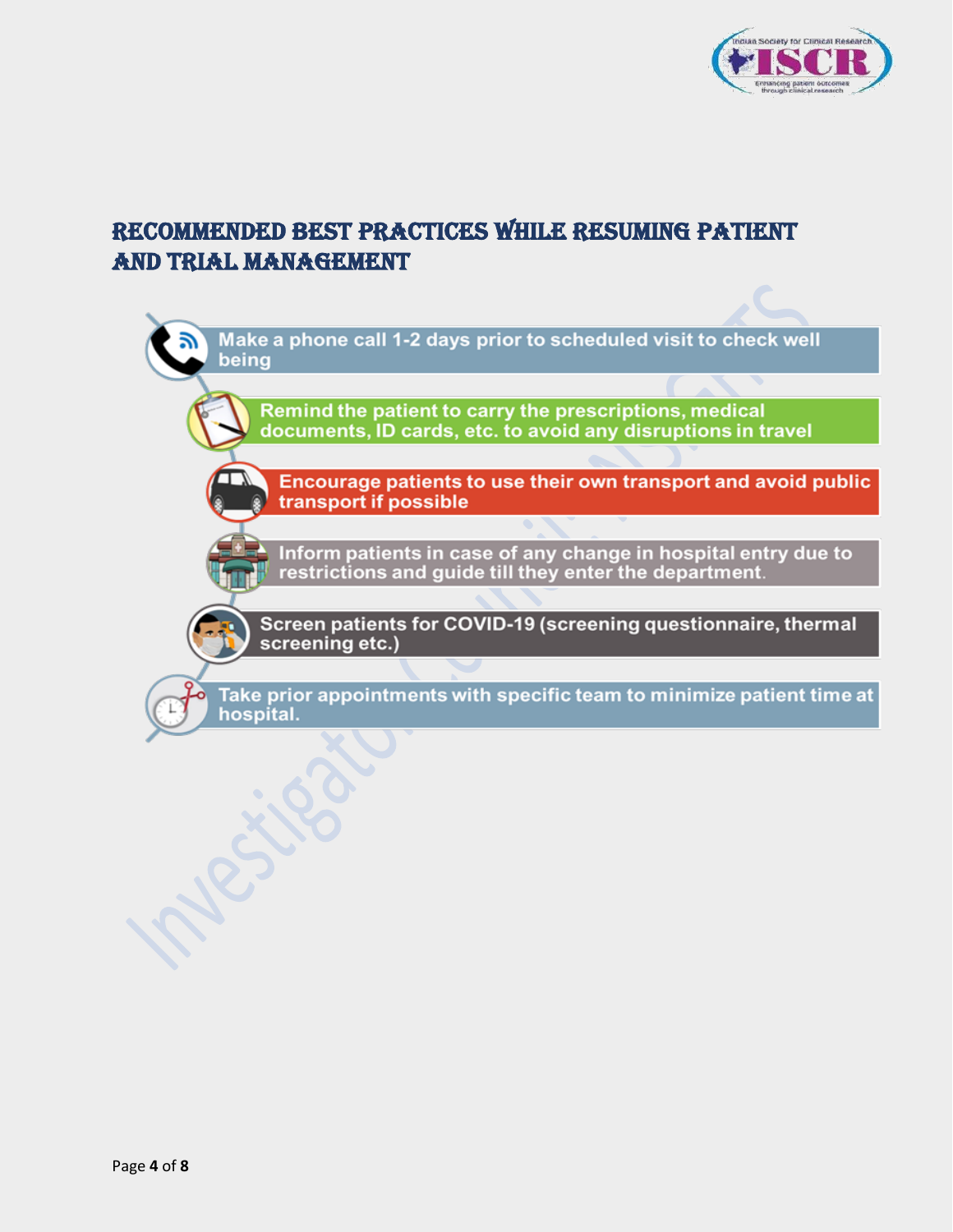

# INVESTIGATOR SITE SOP TEMPLATES

### **Purpose of this Initiative:**

- Investigators and Clinical Research Sites are pivotal to "Clinical Trial" conduct to bring innovative drugs to market. As we move towards an era of highly controlled Clinical Trial management, standardized methodology of conducting trials at Investigator sites is a key expectation from Indian Regulators and Indian Regulations. We at ISCR would like to support them by providing templates for preparation of Standard Operating Procedures which can be adapted as per site's need.
- This is particularly essential and helpful when we want new clinical sites to be developed as well as when some of the well-established ones want to keep themselves updated with some of the best practices used across the industry.
- The current available templates have been carefully drafted and reviewed by wide range of Industry Experts including investigators and auditors to ascertain most acceptable practices and needs and to align with most recent regulations governing clinical research in India.
	- o Preparation, maintenance and review of SOPs.
	- o Audio Visual recording of Informed Consent.
	- o Informed Consent Process.
	- o Source Documentation at site.
	- o Safety reporting & management by site.
	- o Site Communications (EC, Sponsor & Regulatory).
	- o Training of Clinical Study Staff.
	- o Archival of completed studies.
	- o SOP on subject compensation.

\*\*Please contact us at [info@iscr.org](mailto:info@iscr.org) for more information or to request for these SOP templates and to provide feedback on the templates.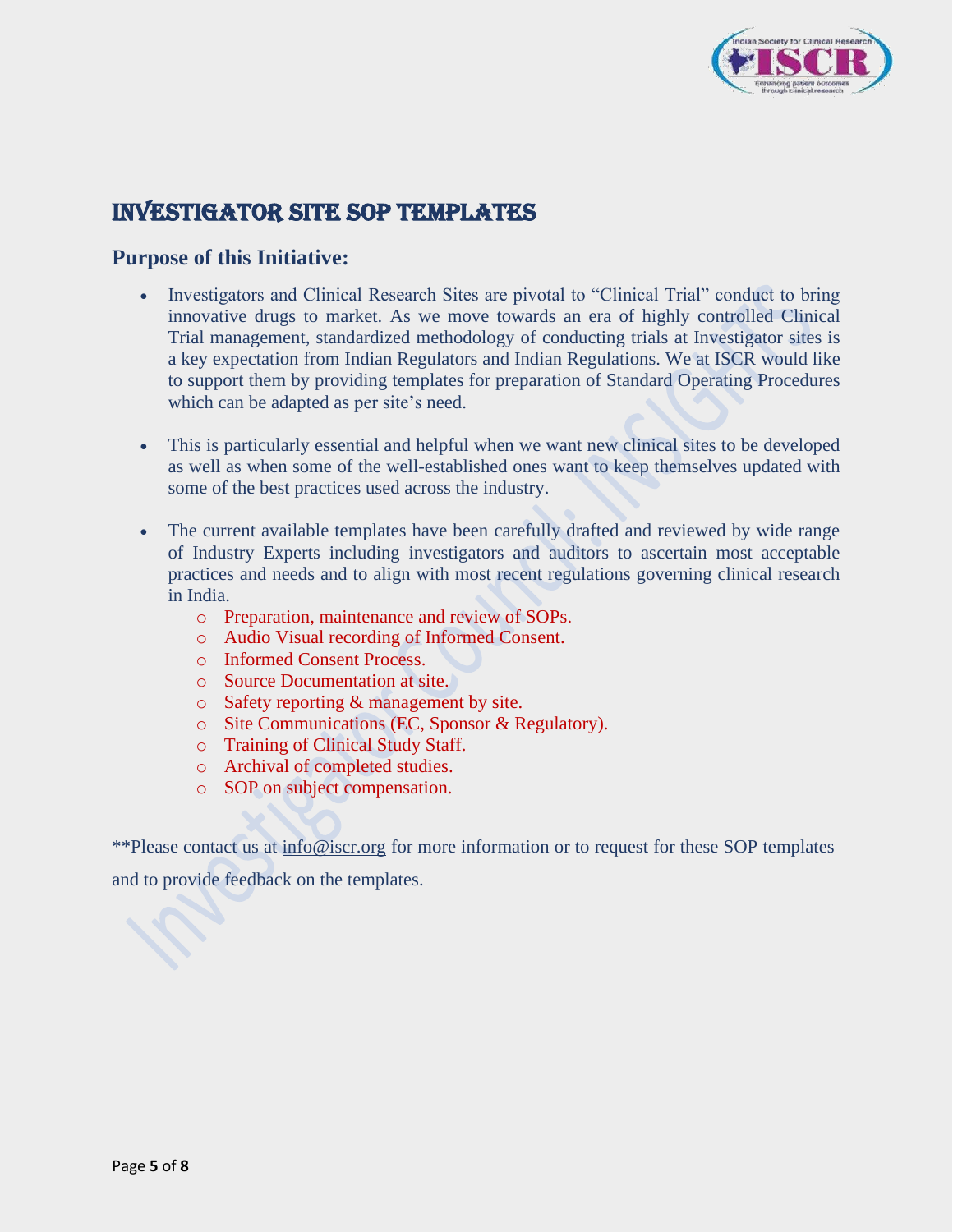

### Investigator's Column

#### **Patient Participation in Clinical Research and Trials**

Clinical Trials are important to evaluate the efficacy and safety of new therapies and can provide the opportunity to receive new and effective medicines. Conducting a meaningful Clinical Trial requires cooperation among different stakeholders, which includes, Sponsors (e.g. pharmaceutical industry), Clinical Investigators, Patients, Physicians, and Regulators. Study participants are the critical stakeholders for any Clinical Trial. Without their proper participation even the best of the best designed studies fail to answer the research question. Patient participation in Clinical Trials is one of the important challenges faced by investigators. The Statistical power of the study depends on the adequate number of participants enrolment. The inability to recruit an adequate number of participants reduces the statistical power of the study and often leads to inconclusive results. Attitude of the public towards participation in Clinical Trials has been studied since many years. Results of such studies are not encouraging. A survey in Germany showed that only 25% of the surveyed population were willing to participate in a clinical research. A cancer center survey conducted in The United States showed that only 35% of Americans were ready to participate in a Clinical Trial.

There are published systemic reviews to understand the barriers for participation in Clinical Research. One such study identified the following as the important barriers.

- (1) Additional demands of a study, including procedures, appointments, travel problems, and cost;
- (2) Preferences of patients regarding a particular treatment or no treatment;
- (3) Worry caused by uncertainty of treatments or trials; and
- (4) Concerns of patients about information and consent.

An Indian study revealed, complexity of study protocol along with lack of awareness about study among participants and sociocultural issues of subjects related to clinical trial participation are the main barriers for participating in Clinical Trials. Participants also reported that patient's fear of side effects, negative publicity by media, and large geographical distance with the study site were the factors that influenced recruitment at sites.

On the other hand, patients also face many challenges to get enrolled in Clinical Research. Often patients and treating doctors are ready for participation but are unaware of the opportunity to enroll. The doctor– patient relationship has been the cornerstone of medical care, especially in Indian scenario. Switching from their regular doctor to a new one because of participation in a CTs might cause patients to face difficulties in accepting an unfamiliar doctor and a new environment. Only few hospitals in the world qualify for even very large CTs. So, number of hospitals conducting CTs are very less. Being conducted in very few centers poses challenges of non-accessibility for many patients in remote places. Apart from identifying the clinical research sites, the need for frequent visits, cumbersome repeat of similar investigational procedures, often invasive procedures like blood withdrawals, pose challenge for patients. Many a times patients are discontinued from study by giving a reason which may not be convincing from the patients' point of view. Informed Consent process is a vital stage of any biomedical research. But extensive paperwork and multiple signatures by participants related to informed consent process that too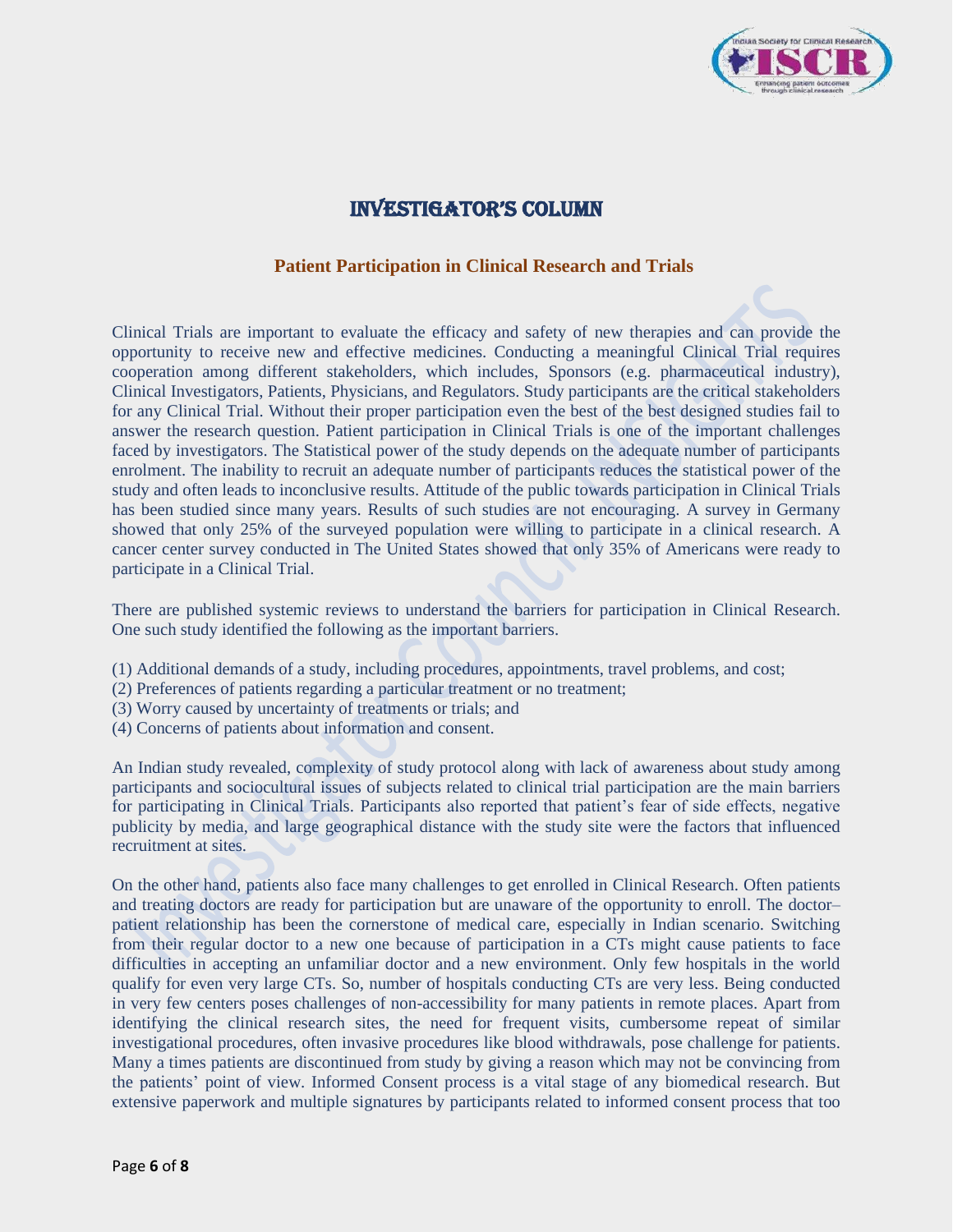

under audio-visual recording creates an uneasy environment to the patients. And because of previous alleged incidents of malpractice, there is a mistrust of drug trials among the public. This mistrust can influence the decision about whether to join a trial or not.

Traditionally Clinical Trials are researcher centric and the patients come into picture only during recruitment phase of the study. So conventionally, the research is done on patients, not with patients. To overcome this fact and make patients participate equally during whole process of research, the guidelines have been formulated by international agencies for patient and public involvement (PPI) to improve the clinical research quality. PPI is defined as a research being carried out 'with' or 'by' patients and members of the public rather than 'to', 'about' or 'for' them.

Presently there are several ways the patients can contribute to the process of drug development at different levels. There are many initiatives to engage patients during the development of Clinical Trials. The Patient-Centered Outcomes Research Institute in the United States and the James Lind Alliance in the United Kingdom have come up with an initiative where patients participate in identifying priorities in the area of research. Similarly, patients associations like "PatientsLikeMe" (www.patientslikeme.com) have been involved during the process of study designs. This can help the participating patients to clearly understand the risk and benefits of enrolment. Also, through this, patient can suggest amendments in the protocol which may address their concerns. Flexible and convenient patients' visits can be one of such examples. Involvement of patients in preparation of ICF (Informed consent Form) clears many questions and doubts among the patients regarding the protocol. Getting advice from the patients during the process of ICF development helps in preparation of more acceptable and patient friendly consent forms. The patients feel more comfortable to participate in a Clinical Trial if they meet and listen to an actual patient who was once enrolled and has completed a study. Oxford University's Healthtalkonline (http://healthtalkonline.org/), initiative include videos of clinical trial experiences of actual patients. Organizations like NIH (National institute of Health, United States) and www.clinicaltrialsregister.eu, European Union are helping to enhance knowledge of patients about Clinical Trials and also help them to locate specific Clinical Trials for the patients.8

Researcher and patient partnership is vital for successfully carrying out any clinical research. International authorities encourage involving patients at various steps of preparation and implementation of the study protocol. Participation of the actual patients in the process of development of protocol makes the study more acceptable and patient friendly, in turn helping better recruitment and retention of participants in the study.

#### **REFERENCES**

1. Ohmann C, Deimling A. Attitude towards clinical trials: results of a survey of persons interested in research. Inflamm Res. 2004 Aug;53(suppl 2):S142-S147. Epub 2004 Aug 10.

2. Memorial Sloan Kettering Cancer Center. Despite pressing need, survey finds most Americans unlikely to enroll in clinical trials. ScienceDaily, 23 May 2016.

3. Ross S, Grant A, Counsell C, Gillespie W, Russell I, Prescott R. Barriers to participation in randomized controlled trials: a systematic review. J Clin Epidemiol. 1999;52(12):1143- 1156.

4. Kadam R, Borde S, Madas S, Salvi S, Limaye S. Challenges in recruitment and retention of clinical trial subjects. Perspect Clin Res. 2016;7(3):137.

5. About INVOLVE supporting public involvement in NHS, public health and social care research | INVOLVE [Internet]. [cited 2020 May 13]. Available from: https://www.invo.org.uk/about-involve/

6. Fleurence RL, Forsythe LP, Lauer M, et al. Engaging patients and stakeholders in research proposal review: the patient-centered outcomes research institute. Ann Intern Med. 2014; 161:122–130.